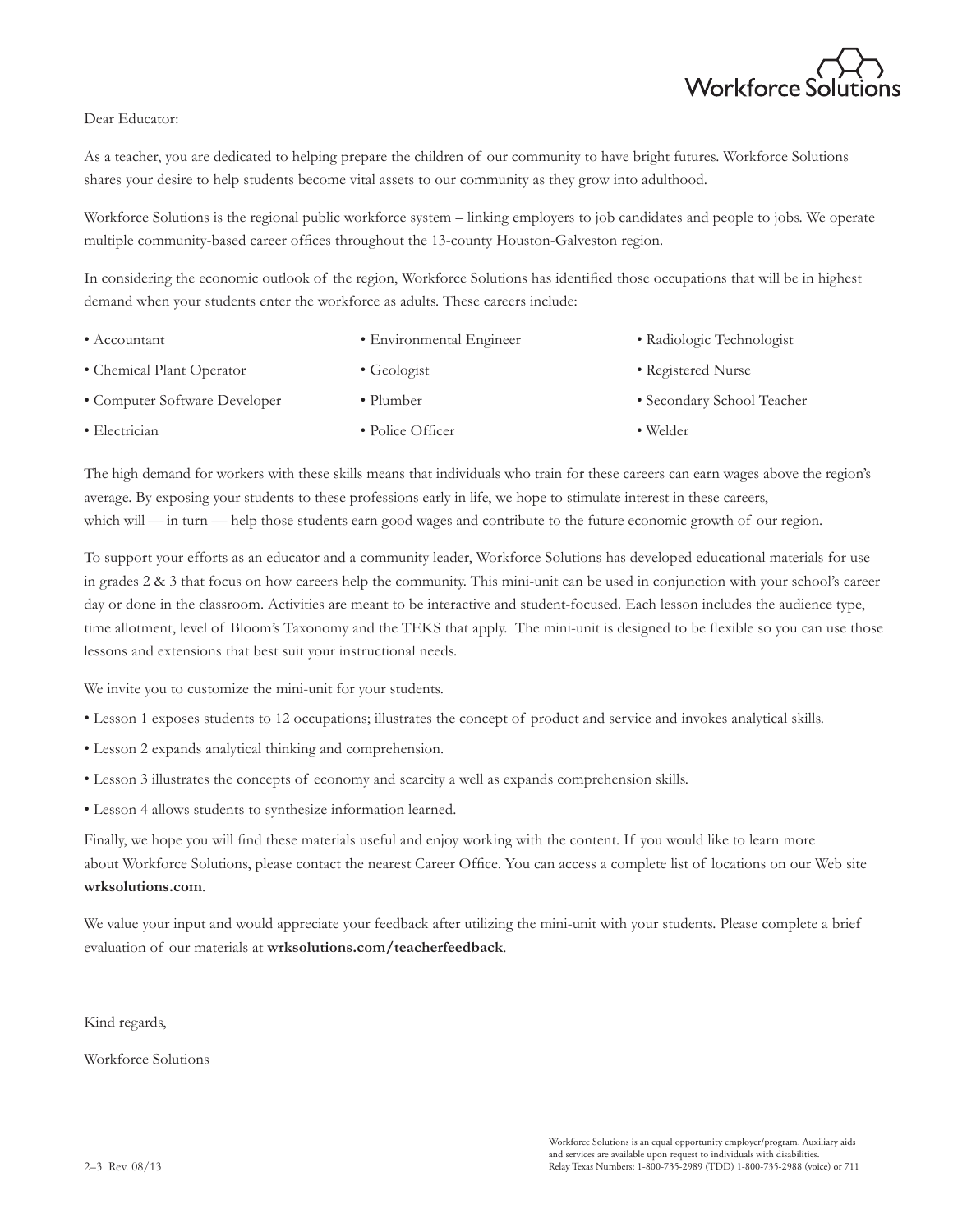

# **Lesson 1**

|                                    | 2nd Grade                                                                               | 3rd Grade                                                                                                                                                                                                                                                                                                                                                                                                                                                   |  |
|------------------------------------|-----------------------------------------------------------------------------------------|-------------------------------------------------------------------------------------------------------------------------------------------------------------------------------------------------------------------------------------------------------------------------------------------------------------------------------------------------------------------------------------------------------------------------------------------------------------|--|
| <b>Social Studies TEKS:</b>        | SS: 113.13.5A,<br>113.13.9B, 113.13.17B,<br>113.13.18B                                  | SS: 113.14.5C,<br>113.14.17A, 113.14.17B,<br>113.14.17C, 113.14.17F                                                                                                                                                                                                                                                                                                                                                                                         |  |
|                                    |                                                                                         |                                                                                                                                                                                                                                                                                                                                                                                                                                                             |  |
| Objective:                         |                                                                                         | Students will orally direct the teacher to explore an online interactive map<br>to gain understanding of 12 jobs in the Gulf Coast region.                                                                                                                                                                                                                                                                                                                  |  |
| Audience:                          | Whole Group                                                                             |                                                                                                                                                                                                                                                                                                                                                                                                                                                             |  |
| Time:                              |                                                                                         | About 45 minutes (can be broken into smaller segments)                                                                                                                                                                                                                                                                                                                                                                                                      |  |
| <b>Bloom's Taxonomy:</b>           | Comprehension and Analysis                                                              |                                                                                                                                                                                                                                                                                                                                                                                                                                                             |  |
| Materials:                         | Blackline Masters A1–A3, access to the online map at<br>wrksolutions.com/WIGU           |                                                                                                                                                                                                                                                                                                                                                                                                                                                             |  |
| <b>Instruction Considerations:</b> | east, or west.                                                                          | Allow the children to direct you to move Harvey the Worker Bee to various<br>sites to meet the characters in different careers. As you move from one<br>location to another, allow the children to guide you by specifying the<br>direction for Harvey to go using ordinal directions, such as north, south,                                                                                                                                                |  |
|                                    |                                                                                         | Differentiation for Gifted & Talented: Have them direct you more<br>specifically, including northwest, southeast, etc.                                                                                                                                                                                                                                                                                                                                      |  |
|                                    | or processing speed.                                                                    | A reflection sheet, Blackline Masters A1–A3, is provided to be used after<br>watching the videos. The focus on the reflection sheet will be to decide<br>if the career provides a service or product and to reflect on contributions<br>to our community for each career. Loading times for the videos may vary.<br>You may want to launch all 12 videos before class and minimize those<br>windows. This will avoid any potential delays due to connection |  |
| <b>ELL Considerations</b>          |                                                                                         |                                                                                                                                                                                                                                                                                                                                                                                                                                                             |  |
| and Vocabulary:                    | • careers<br>• north, south, east, and west<br>· compass rose<br>• product<br>• service | Take time to introduce new vocabulary. This includes:                                                                                                                                                                                                                                                                                                                                                                                                       |  |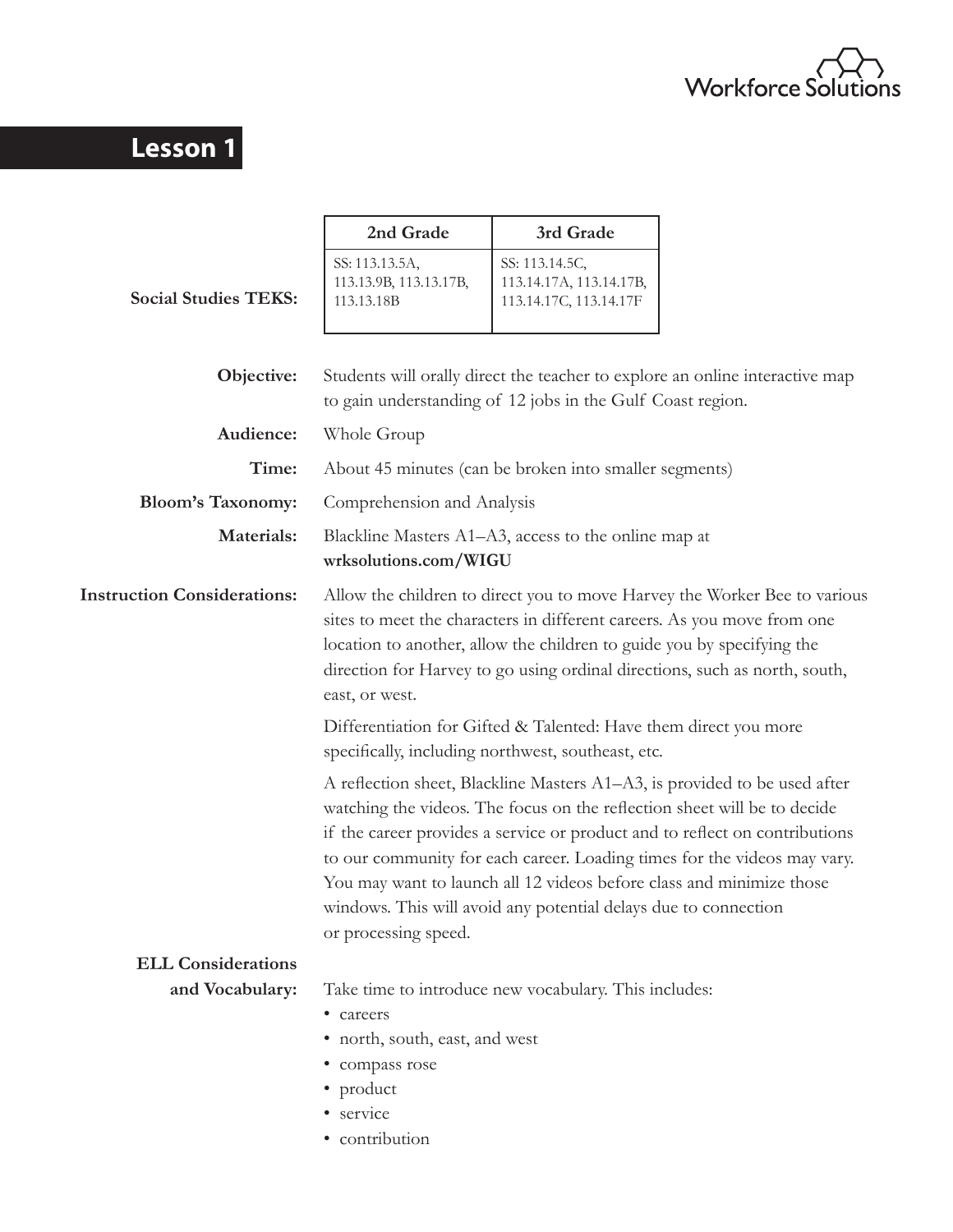

# **Lesson 2**

|                                              | 2nd Grade                                                                                                                                                                                                                                                                                                                                                                                                       | 3rd Grade                 |  |  |
|----------------------------------------------|-----------------------------------------------------------------------------------------------------------------------------------------------------------------------------------------------------------------------------------------------------------------------------------------------------------------------------------------------------------------------------------------------------------------|---------------------------|--|--|
| <b>Social Studies TEKS:</b>                  | SS: 113.13.10A, 113.13.10B,<br>113.13.19B                                                                                                                                                                                                                                                                                                                                                                       | SS: 113.14.17C, 113.5.18C |  |  |
| Objective:                                   | Students will analyze each career in cooperative groups, focusing on what<br>product or service is provided.                                                                                                                                                                                                                                                                                                    |                           |  |  |
| Audience:                                    | Small groups                                                                                                                                                                                                                                                                                                                                                                                                    |                           |  |  |
| Time:                                        | About 45 minutes, can be broken into multiple smaller segments                                                                                                                                                                                                                                                                                                                                                  |                           |  |  |
| <b>Bloom's Taxonomy:</b>                     | Comprehension & Analysis                                                                                                                                                                                                                                                                                                                                                                                        |                           |  |  |
| Materials:                                   | Completed Blackline Masters A1–A3, bulletin board paper for each group                                                                                                                                                                                                                                                                                                                                          |                           |  |  |
| <b>Instruction Considerations:</b>           | Break your class into 12 groups or pairs, one group of students to examine<br>each career. Using their completed Blackline Masters A1-A3, have them<br>create a poster to show the career's benefits to the community, specifically<br>in correctly identifying services or products. While they could draw pictures,<br>the focus should be on expressing themselves in writing or with graphic<br>organizers. |                           |  |  |
|                                              | Allow time for the class to share their posters.                                                                                                                                                                                                                                                                                                                                                                |                           |  |  |
| <b>ELL Considerations</b><br>and Vocabulary: | All vocabulary is a review from the preceding lesson and focuses<br>on product and service.                                                                                                                                                                                                                                                                                                                     |                           |  |  |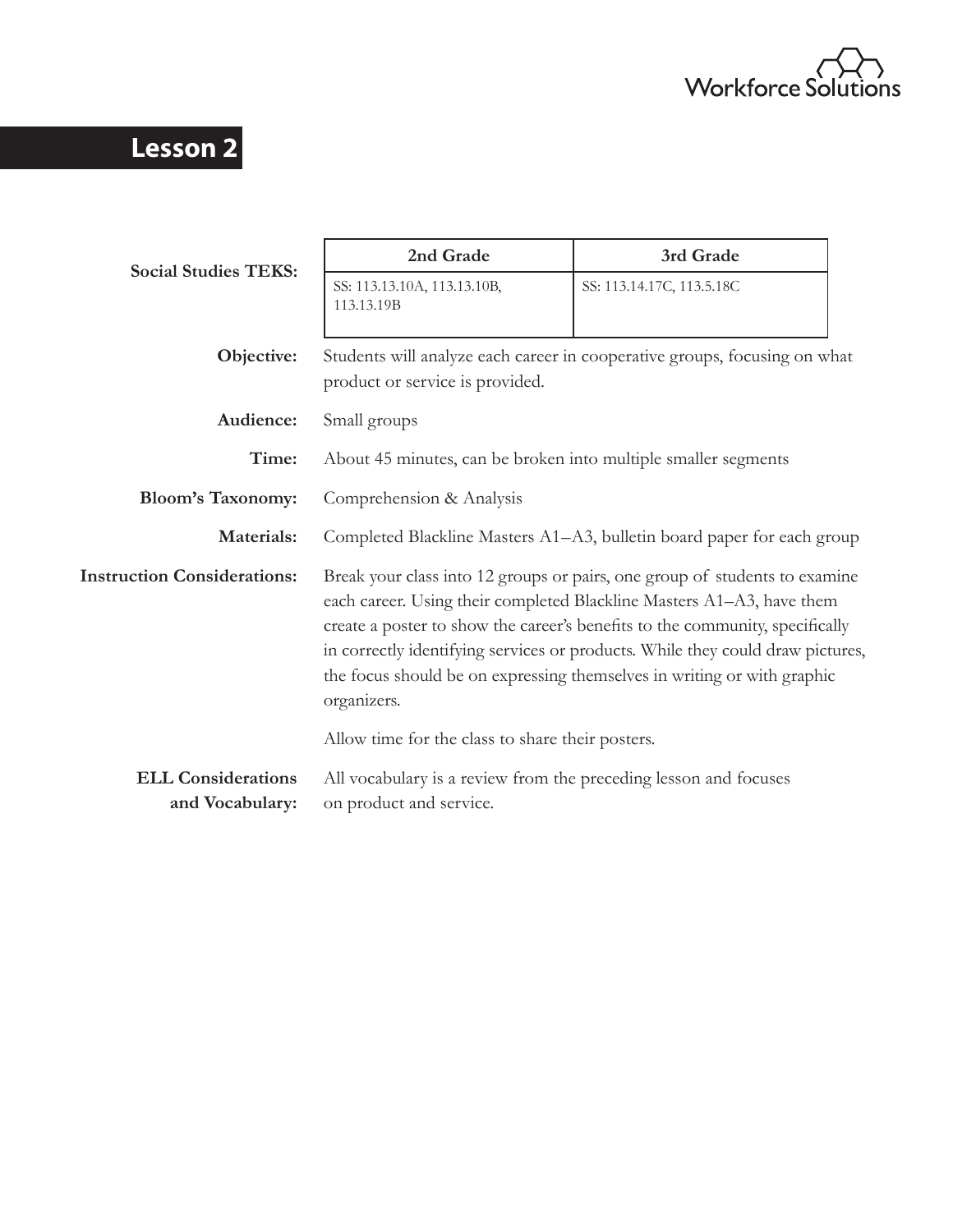

# **Lesson 3**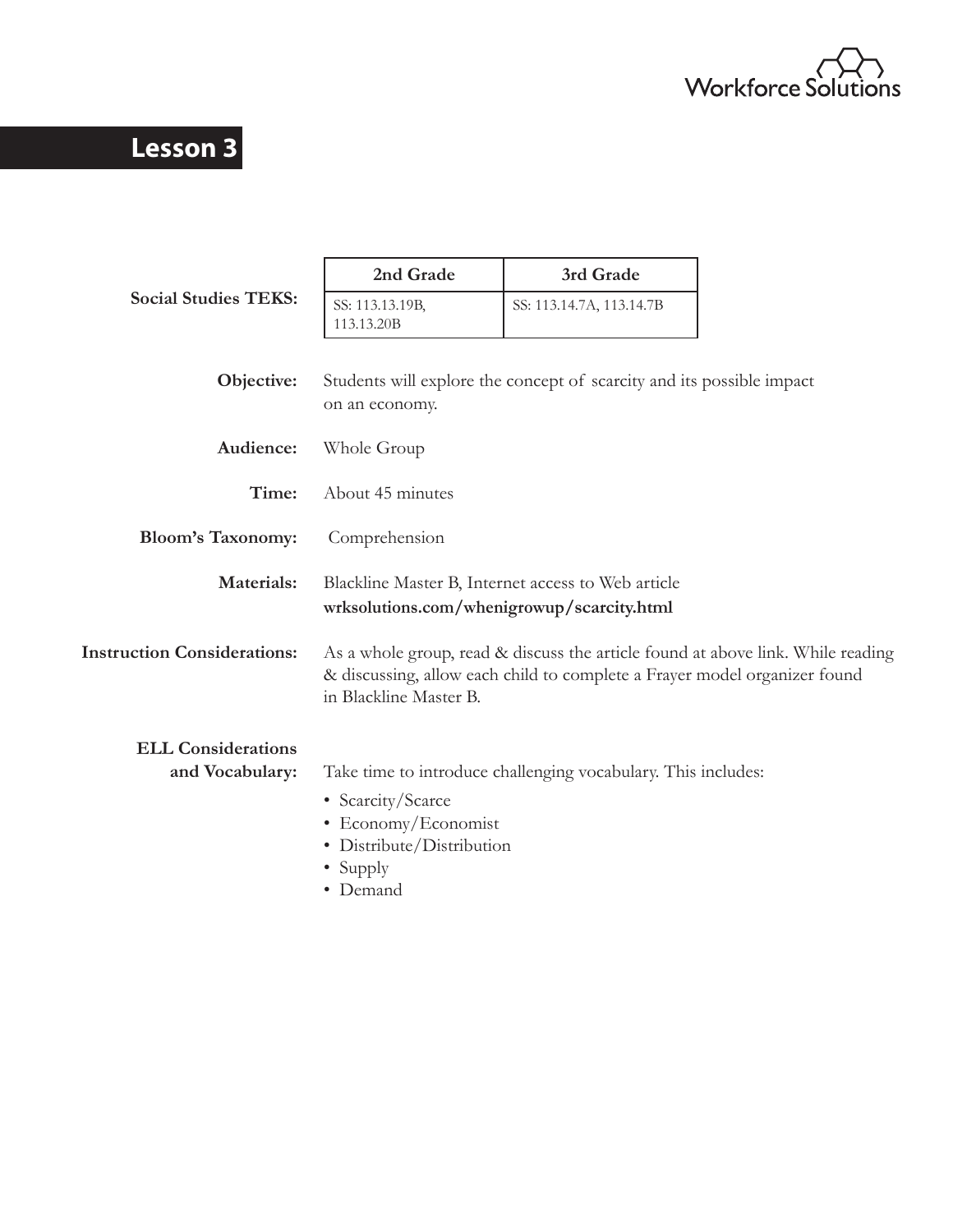

| <b>Lesson 4</b>                    |                                                                                                                                                                                                                                                                                 |                                                                                |  |
|------------------------------------|---------------------------------------------------------------------------------------------------------------------------------------------------------------------------------------------------------------------------------------------------------------------------------|--------------------------------------------------------------------------------|--|
|                                    | 2nd Grade                                                                                                                                                                                                                                                                       | 3rd Grade                                                                      |  |
| <b>Social Studies TEKS:</b>        | SS: 113.13.9A, 113.13.19B,<br>113.13.20B                                                                                                                                                                                                                                        | SS: 113.14.7A, 113.14.7B,<br>113.14.18C, 113.14.19B                            |  |
| Objective:                         | Students will explore the concept of scarcity and its possible impact on an economy.                                                                                                                                                                                            |                                                                                |  |
| Audience:                          | Independent or Partners                                                                                                                                                                                                                                                         |                                                                                |  |
| Time:                              | About 2 or 3 45-minute sessions                                                                                                                                                                                                                                                 |                                                                                |  |
| <b>Bloom's Taxonomy:</b>           | Evaluation                                                                                                                                                                                                                                                                      |                                                                                |  |
| Materials:                         | Completed Blackline Masters A1-A3 and class-created posters, Blackline Master C,<br>materials to create an advertisement (can be construction paper, copy paper,<br>or computer programs, such as PowerPoint)                                                                   |                                                                                |  |
| <b>Instruction Considerations:</b> | This lesson best follows successful completion of lesson 1, 2 and/or 3. If none<br>of the previous lessons was completed, a review of the concepts in lesson 3 should<br>be provided as an introduction.                                                                        |                                                                                |  |
|                                    | Using Blackline Master C, The children will each choose a career to analyze what<br>would happen if the career did not exist anymore in our economy. Students<br>should refer to the services or products provided from Blackline Master A<br>and/or the class-created posters. |                                                                                |  |
|                                    | to convince other people to pursue that career.                                                                                                                                                                                                                                 | After completing Blackline Master C, each child should create an advertisement |  |

Advertisements and Blackline Master C can be graded using the following rubric:

| Concept                       | 1 Point                                                                                                                                   | 2 points                                                                                                                          | 3 points                                                                                                                       | 4 points                                                                                                          |
|-------------------------------|-------------------------------------------------------------------------------------------------------------------------------------------|-----------------------------------------------------------------------------------------------------------------------------------|--------------------------------------------------------------------------------------------------------------------------------|-------------------------------------------------------------------------------------------------------------------|
| <b>Scarcity</b>               | Shows no understanding of<br>scarcity                                                                                                     | Demonstrates minimal<br>understanding of the concept<br>by only listing one effect on<br>the economy                              | Demonstrates understanding of<br>the concept by listing 2 effects<br>on the economy                                            | Demonstrates full understanding<br>of the concept including ability to<br>forsee many effects on economy          |
| Products &<br><b>Services</b> | Shows no understanding of<br>products or services                                                                                         | Lists $1 - 3$ things that the<br>career provides but does<br>not correctly identify it as a<br>product or service.                | Lists 1 thing that the career<br>provides and correctly identifies<br>it as a product or service.                              | Lists 2-3 things that the career<br>provides and correctly identifies<br>whether they are a product or<br>service |
| Writing<br><b>Conventions</b> | In the advertisement, does<br>not use correct spelling,<br>grammar, and punctuation so<br>that the reader is limited in<br>comprehension. | In the advertisement, uses<br>correct spelling, grammar,<br>and punctuation to express<br>him/herself with more than<br>2 errors. | In the advertisement, uses<br>correct spelling, grammar, and<br>punctuation to express him/<br>herself with only $1-2$ errors. | In the advertisement, always uses<br>correct spelling, grammar, and<br>punctuation to express him/<br>herself.    |
| <b>Creativity</b>             | In the advertisement, dem-<br>onstrates no creativity in<br>convincing someone to have<br>that job.                                       | In the advertisement, demon-<br>strates minimal creativity in<br>convincing someone to have<br>that job.                          | In the advertisement, dem-<br>onstrates some creativity in<br>convincing someone to have<br>that job.                          | In the advertisement, demonstrates<br>great creativity in convincing<br>someone to have that job.                 |